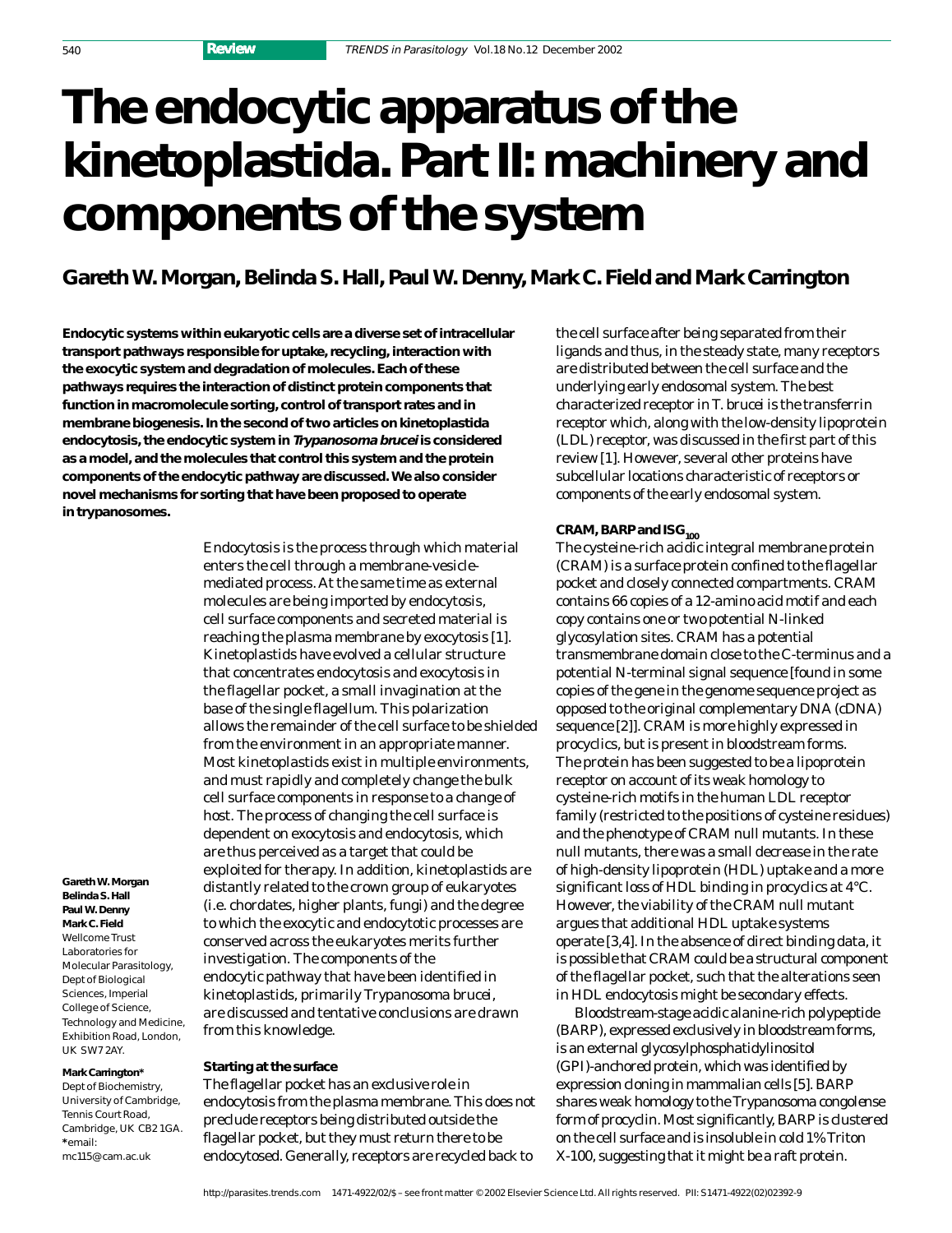

**Fig. 1.** Conservation of clathrin tertiary structure in trypanosomes. (a) Model of the clathrin heavy-chain (CLH) from a rat. This model focuses on the N-terminal β-propeller region and the end of the α-helical leg domain. The adaptin- and arrestin-binding sites are localized to a single groove in the propeller region, and the residues (highlighted in yellow and green) have been demonstrated by mutagenesis to be the crucial contact amino acids [40]. (b) The trypanosome sequence (blue) is threaded onto the rat CLH model (red). With the exception of a small displacement to a loop, the two tertiary structures are superimposable, suggesting that an identical mechanism underpins trypanosome clathrin and adaptin interactions. This model was prepared using the rat CLH X-ray crystal structure [14] and the online modelling tool at EXPASY. The figure was prepared using the SwissProt viewer.

Invariant surface glycoprotein 100 (IS $G<sub>100</sub>$ ) was identified by cell-surface iodination, and is a substantially glycosylated protein containing a large central domain of 72 copies of a serine-rich, 17-amino acid motif [6]. The exact orientation of  $\text{ISG}_{100}$  in the membrane has not been determined, but the fact that the single tyrosine residue close to the C-terminus was iodinated strongly suggests that the C-terminus is external. ISG $_{100}$  is expressed in bloodstream forms, but not in procyclic forms, and is predominantly associated with vesicles located in the proximity of the flagellar pocket and also deeper endosomal structures including early endosomes [6,7]. The function of  $\text{ISG}_{100}$  is not known, but co-localization with *T. brucei* RAB (TbRAB) 5B suggests that the protein might have a role in endocytosis.

CRAM, BARP and  $\text{ISG}_{100}$  are all novel proteins, with no significant similarities to endosomal proteins of higher eukaryotes, suggesting the presence of novel functionality within the trypanosome endocytic system.

#### **Getting into and around the cell**

The identification of a range of trypanosomatid homologues of known higher eukaryotic proteins involved in intracellular transport has provided compelling evidence for the existence and designation of discrete intracellular compartments similar to those in other eukaryotes. In 1993, the first localized polypeptide marker to be described in trypanosomes was TbBiP, an abundant endoplasmic reticulum (ER) chaperone [8]. Since then, several TbRAB proteins have been



**Fig. 2.** (a) The structural relationship between different adaptin subunits. The five related, adaptin heavy chains (ADH) are indicated (β, α, δ, γ ανδ ε). Each subunit contains a N-terminal trunk domain (purple), which binds to the low molecular weight  $\mu$  and  $\sigma$  subunits, and also interacts with the second ADH in the complex. All adaptins contain a hinge region (yellow) but, in some, a structure called the ear (green) is reduced, as observed in Trypanosoma brucei and Saccharomyces cerevisiae. Some of the protein domains are defined by homology, function and protein family (pfam) analysis. (b) The heterotetrameric adaptor protein complex, showing the protein domains described in (a), and using the same colour code. Where possible, protein–protein interactions are represented by subunit proximity. Abbreviations: BDD, β-binding domain; GAE, γ-adaptin C-terminus region; MHD,  $\mu$  homology domain.

described [7,9–12], together with components of the clathrin-dependent pathway [13] and the CB-1/p67 lysosomal protein. Antibodies raised against these markers have been used to track the progress of imported material through the endosomal system, principally by co-localization. Most of the protein families implicated in endocytosis in higher eukaryotes are present in trypanosomatids. Of the components characterized in kinetoplastida, those belonging to evolutionarily conserved families clearly retain major sequence and overall structural elements, suggesting that their modes of action are likely to be similar in trypanosomatids.

#### **Clathrin and adaptins**

In yeast and metazoans, a major route from the cell surface is mediated by the clathrin and adaptin system. Clathrin contains a heavy (CLH) and a light chain (CLL). The CLH of *T. brucei* (TbCLH) is ~38% identical to human CLH. The binding site for β-arrestins and β-adaptins [14] is highly conserved in kinetoplastids, as is the trimerization domain necessary for assembly of clathrin cages and thus vesicle formation. Molecular modelling suggests that the trypanosomal homologue has a structure essentially indistinguishable from mammalian clathrin (Fig. 1). The N-terminal domain of the *T. brucei* CLL (TbCLL) is divergent from the human homologue; however, sequences required for regulation of clathrin self-assembly [15] are conserved in TbCLL. The 100 residues of the C-terminal are well conserved, having ~38% identity with human CLL. Overall, this degree of identity suggests that clathrin assembly is similar to higher eukaryotes.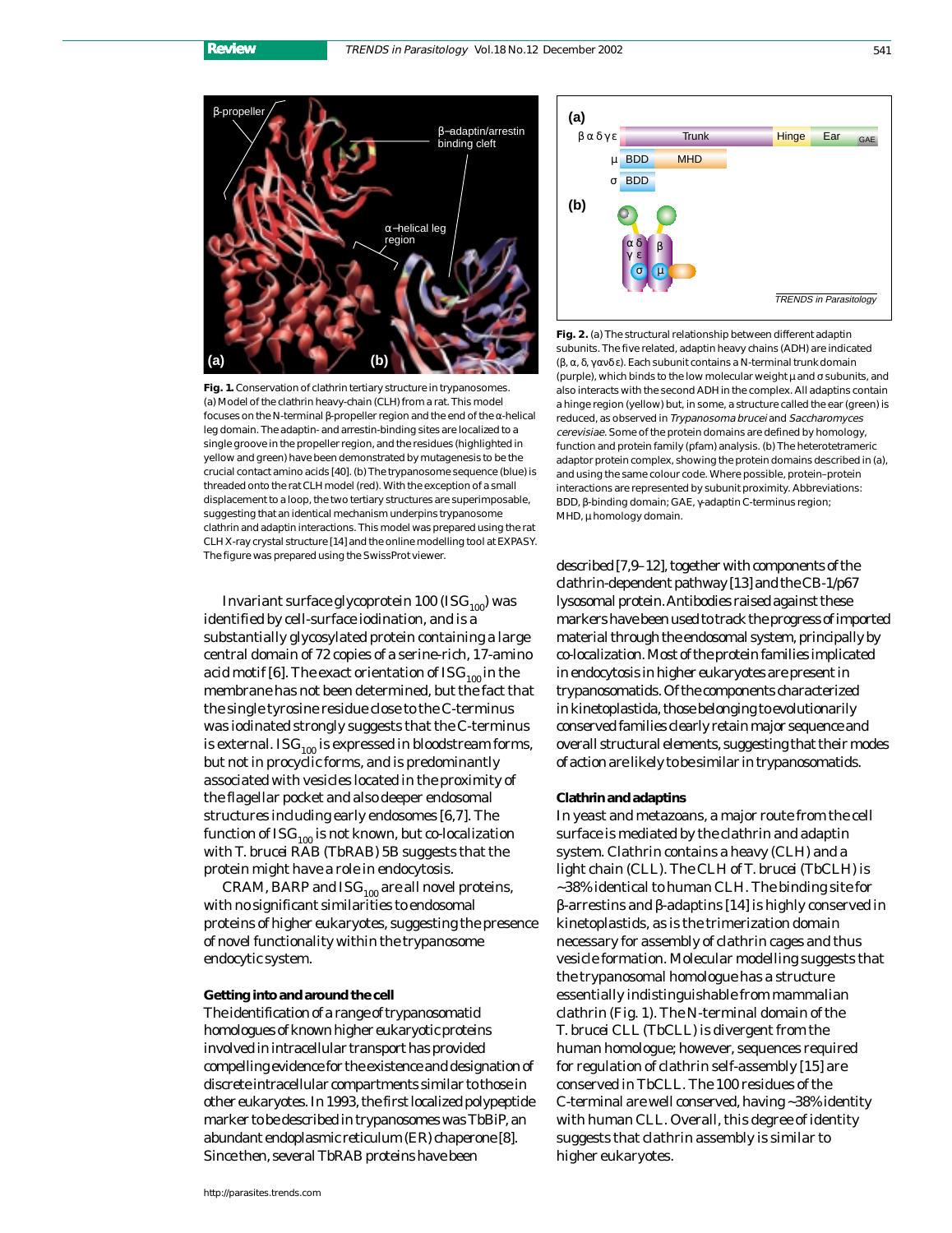542 **Review**





Adaptins are heterotetrameric complexes that act as a bridge between the cytoplasmic domains of extracellular receptors and clathrin. Adaptins have a highly conserved domain structure (Fig. 2) and this has allowed the identification, from the genome sequencing project, of genes encoding adaptin heavy

chain subunits  $β1, β3, β4, γ, δ$  and ε, sufficient to constitute three distinct adaptin complexes which, by phylogenetic analysis, are homologues of metazoan AP1, AP3 and AP4 (Fig. 3). After extensive searches, it appears that there is no apparent homologue for AP2 in *T. brucei*, the adaptin complex central to clathrin-mediated receptor endocytosis in higher eukaryotes and yeast. If this observation is confirmed, it highlights an extremely unusual feature because AP2 complexes are present in nematodes, yeasts, insects and *Leishmania*, and clearly suggests that an unusual mechanism for endocytosis must operate in the African trypanosome. The trunk domains of kinetoplastid adaptins are highly conserved and retain consensus sequences for numerous protein interactions [16]. Some of the clathrin-interaction motifs are also conserved in the kinetoplastid β-adaptins. However, they lack the canonical clathrin-binding box motif in the hinge domain of mammalian β1, β2, and β3 adaptins, but so do the *Saccharomyces cerevisiae*β-subunits and the mammalian  $β$ 4 subunit. The small adaptin subunits,  $μ$  and  $σ$ , can also be recovered from the databases, but the data are at present too fragmentary for detailed analysis.

In bloodstream forms, TbCLH expression is upregulated at least tenfold compared with procyclics. TbCLH is distributed to numerous vesicular and tubular structures throughout the posterior end of the cell [13]. These results have been extended by cryo-immunogold electron microscopy, which confirms that TbCLH is localized to the collecting tubules associated with the flagellar pocket and also to the *trans*-Golgi network. Upregulation of TbCLH expression in the bloodstream form correlates with elevated rates of endocytosis and recycling present in bloodstream forms. In procyclics, clathrin is restricted to structures close to the flagellar pocket, consistent with a role in endocytosis. A lack of Golgi localization in procyclics is also indicative of a decreased role for clathrin-dependent post-Golgi transport in this stage. Mechanistically, the reduction in TbCLH expression in procyclics is consistent with the reduced endocytic activity in this stage compared with the bloodstream form.

The trypanosome β1 adaptin subunit is predominantly localized to the Golgi and is not developmentally regulated. In higher eukaryotes, dynamin, a large molecular weight GTPase, is recruited to the constriction at the neck of coated pits, where it assists with vesicle fission [17]. Only a single dynamin-like protein (TbDLP) is present in ~90% of the current *T. brucei* genome sequence. The majority of TbDLP protein is located on the internal membranes and not at the flagellar pocket (G.W. Morgan and M.C. Field, unpublished). This is similar to the localization of the three dynamin-like proteins identified in *S. cerevisiae*, for which current data indicate no role in endocytosis, and a less prominent role for clathrin in endocytosis than in the secretory pathway [18].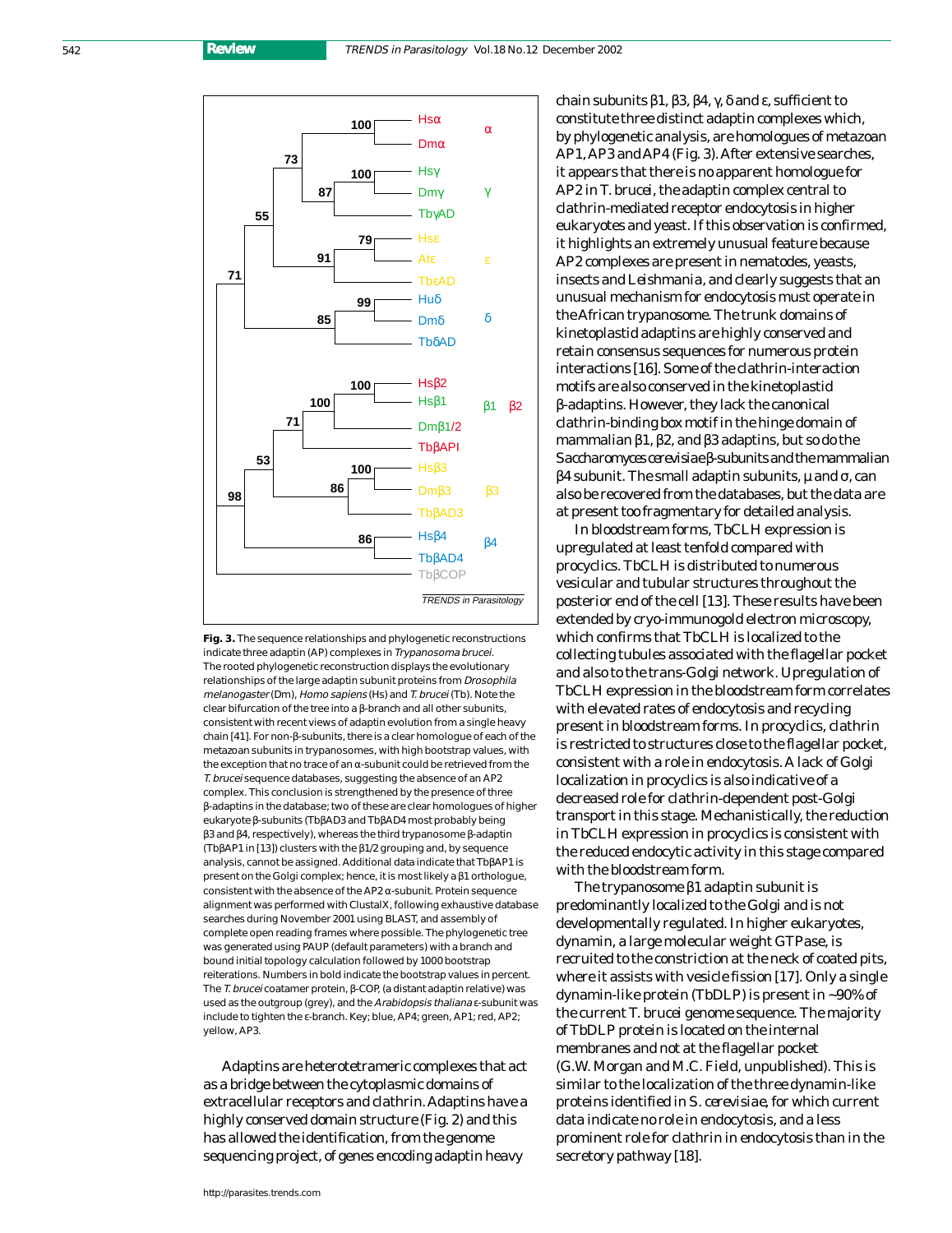There are two important questions that emerge. First, does the apparent absence of TbDLP from the flagellar pocket and the lack of a clear AP2 homologue indicate that clathrin-mediated endocytosis has a minor role in uptake? Second, because the majority of protein endocytosed from the flagellar pocket is GPI-anchored and thus cannot interact directly with adaptins, does endocytosis of GPI-anchored proteins in trypanosomes occur by a clathrin-independent mechanism, by clathrin-mediated endocytosis assisted by additional membrane carriers, or is the system nonselective, and operates in the absence of a concentration step? Direct determination of the roles of TbCLH and other proteins directly involved in endocytosis in *T. brucei* remains to be achieved, and is clearly an important goal.

The machinery of endocytosis has not been described in *Leishmania* at a molecular level. However, coated pits and coated vesicles at the flagellar pocket of promastigotes have been seen in electron microscopy studies [17]. These structures are reminiscent of clathrin-coated transport intermediates, whereas recent work indicates that clathrin and adaptor components are expressed and polarized in the anterior end of the cell in *Leishmania major*, in an analogous fashion to *T. brucei* (P.W. Denny, unpublished).

#### **Coatamer I**

A second major protein vesicle coat system, coatamer I (COP I), has also been described in trypanosomes [20]. COP I is involved primarily in *intra*-Golgi transport and retrograde trafficking from the Golgi to the ER in higher eukaryotes, but an additional role for these factors in phagocytosis and recycling is also emerging in yeast. In particular, COP I function is partly controlled by small GTPases of the ADP-ribosylation factor family (ARF) and, ARF I in particular, which has been implicated in recycling and phagocytosis [21]. In *T. brucei*, all the COP I subunits are now identified, and they form a complex with biochemical properties similar to the COP I complex from higher eukaryotes. Hence, it is possible that the trypanosome COP I complex is also involved in some aspect of endocytosis [20].

#### Non-clathrin-mediated endocytosis

Alternative mechanisms of endocytosis, independent of clathrin, are an important feature of the endocytic systems of eukaryotes. The best characterized of these is the caveolae/lipid raft system. Caveolae, flask-like structures present as invaginations of the plasma membrane, were originally described by George Palade over 50 years ago, and are most probably the one morphological presentation of biochemically defined membrane microdomains. Plasma membrane microdomains are enriched in glycosphingolipids and sterols, and also contain a selected population of plasma membrane proteins, in particular GPI-anchored proteins on the external face and acylated cytoplasmic proteins on the internal face [22]. Caveolae or raft-mediated endocytic routes are distinct from clathrin-mediated pathways through the earliest phases of endocytosis, but the paths meet comparatively rapidly, probably at or close to the early endosome [23]. A pronounced emphasis among trypanosomatids for GPI-linkage of cell surface macromolecules means that a major endocytic route for surface proteins could be raft-related. In mammalian cells, lipid rafts exist as microdomains of ~100 nm diameter on the cell surface, but these structures become larger due to clustering when receptors or surface molecules are crosslinked.

Lipid rafts are present in trypanosomatids. In *T. brucei*, a proportion of the variant surface glycoprotein (VSG) is present within a detergent-resistant membrane, and BARP is in the raft environment [5,24]. It should be noted that the dimensions of BARP clusters are larger than the 100 nm typical of a mammalian microdomain.

In *L. major*, most gp63 and a proportion of glycosylinositolphospholipids are raft associated [24]. *Leishmania* rafts are also depleted of phosphatidylinositol and enriched in inositolphosphoceramide, similar to rafts from higher eukaryotes. Some invaginations budding from the flagellar pocket are also suggestive of caveolae. The *T. brucei* genome database currently has no detectable caveolin-related sequences, but caveolin is not necessary for raft function because some mammalian cell lines, such as the Jurkat T-cell line, have no caveolin but use rafts as signalling platforms [25].

In bloodstream forms of *T. brucei,*the concept of a raft as a specialized and distinct microdomain is at first difficult to reconcile with the uniform high density of VSG on the external face of the plasma membrane. A raft-like microdomain is, however, fully consistent with the strong punctuate distribution of BARP over the cell surface [5]. Possibly, VSG is distributed evenly both within and outside of rafts marked by BARP, with a function that is currently undefined.

#### **RAB GTPases**

RABs are membrane-bound small GTPases involved in vesicle targeting and docking, and are excellent experimental markers for subcellular compartments. In *T. brucei*, a total of five TbRABs have been identified and localized within the endocytic pathway TbRAB7 is associated with the lysosome and pre-lysosome (M. Boshart and M. Engstler, pers. commun.), whereas the remainders (TbRAB4, TbRAB5A, TbRAB5B and TbRAB11) are components of the early endosome and recycling arms of the endocytic pathway. Homologues of TbRAB7 and TbRAB11 have been described in *Trypanosoma cruzi* [26,27] and *L. major* [42]. Two TbRAB5 isoforms are present in *T. brucei* – TbRAB5A and TbRAB5B. In procyclic forms, these two proteins co-localize,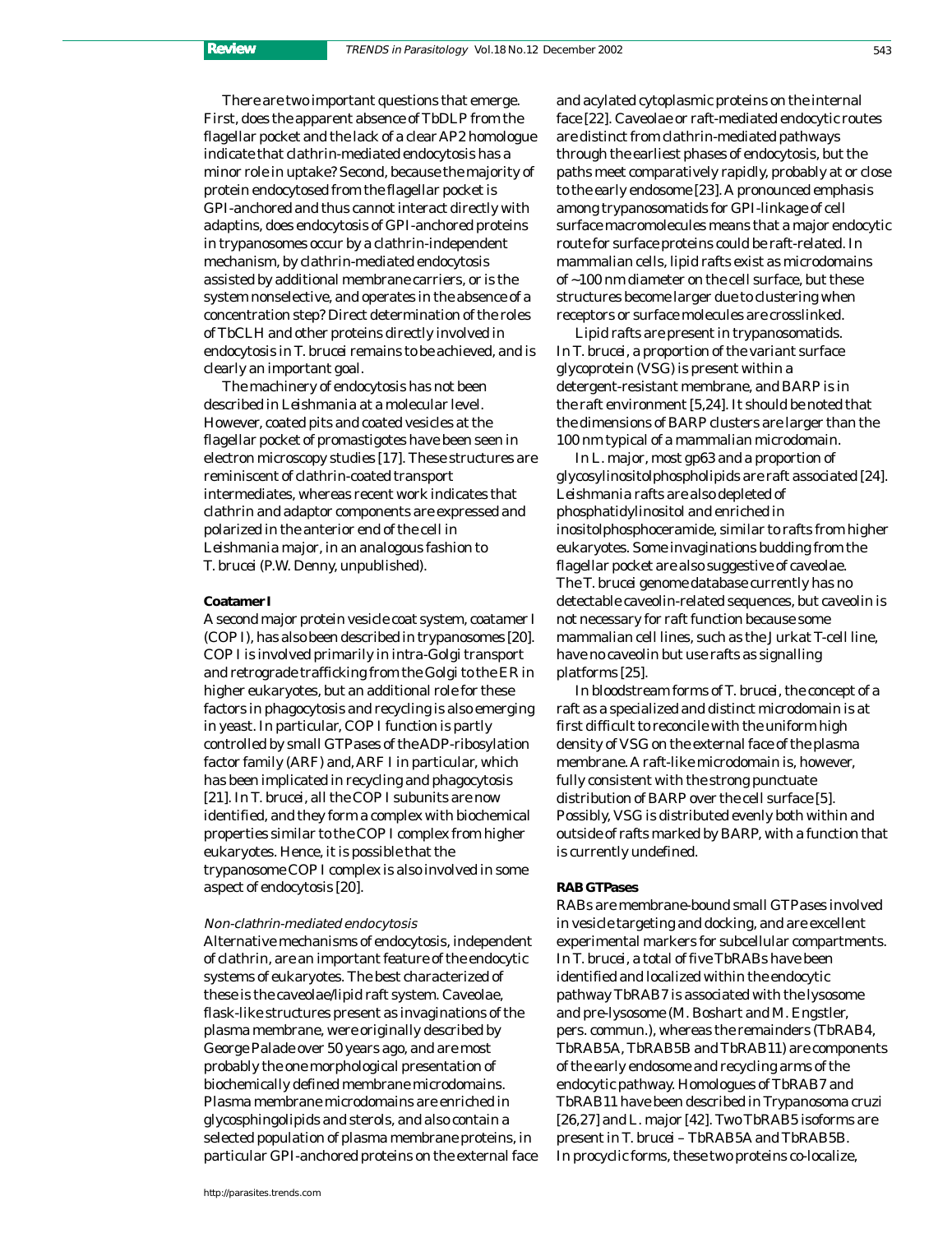but they have distinct locations in the bloodstream stage [7,10,12]. The increased complexity in the early endosome system of bloodstream forms possibly reflects a greater number of endosomal pathways. Consistent with this model is the observation that TbRAB5A co-localizes with both endocytosed antibody–VSG complexes and transferrin, but not with  $\text{ISG}_{100}$ , whereas TbRAB5B co-localizes with  $\text{ISG}_{100}$ , but not VSG–antibody complexes or transferrin.

Division into two pathways potentially allows endocytosis of certain proteins (e.g. VSG) to take place without interference by a turnover of other molecules. The signal for targeting to TbRAB5A or TbRAB5B compartments might be the mode of membrane attachment in that the two molecules co-localized with TbRAB5A are GPI-linked, whereas  $\text{ISG}_{100}$ , a transmembrane protein, co-localizes with TbRAB5B. This hypothesis is supported by data from a study in *T. brucei*, where a 65-kDa transmembrane protein was shown to internalize to compartments distinct from VSG following binding of cognate antibody [29], but this remains to be tested rigorously.

RAB proteins, like other small GTPases, exist in active (GTP-bound) and inactive (GDP-bound) forms. Their function can be investigated by the ectopic expression of mutants locked in the active (QL) or inactive (SN) state. In procyclics, expression of TbRAB5AQL results in an increase in both fluid-phase endocytosis and uptake of human LDL to a rate similar to that of wild-type bloodstream forms. By contrast, expression of TbRAB5A $Q<sup>L</sup>$  in bloodstream forms does not increase LDL or fluid-phase endocytosis. Taken together, these data suggest that there is a rate-limiting step for endocytosis in procyclics that might be overcome by a quantitative increase in active RAB5, but that a distinct factor is responsible for restricting the endocytic rate. A secondary effect of TbRAB5AQL expression in procyclics is a ~20-fold increase in the number of both high- and low-affinity LDL-binding sites, suggesting that both classes of sites are due to the same protein. It is possible that the high-affinity class is clustered within the flagellar pocket, whereas the low-affinity class is dispersed on the flagellum [7,29].

The cell surface of *T. brucei* procyclics contains two families of repetitive proteins, termed procyclin, and are designated by the single amino acid code for the residues that make up the repeat region, EP and GPEET. Expression of the two gene families is regulated in a complex manner: EP appears during differentiation from the bloodstream form and is expressed continuously in the insect gut, whereas the GPEET family is normally only transiently expressed during and immediately after differentiation [30]. In culture, EP and GPEET have half-lifes of >100 h, indicating that the proteins are not shed at a significant rate. Both EP and GPEET are constantly internalized and recycled to the surface, albeit at a low rate (B.S. Hall *et al.,* unpublished). The relative amounts of EP and GPEET, and their subcellular

distributions are altered by overexpression of TbRAB4. In higher eukaryotes, RAB4 regulates a recycling pathway; in *T. brucei*, TbRAB4 is also associated with early endosomes, suggesting a conserved function [10]. Hence, the protein trafficking system in trypanosomes has the potential to control surface protein display.

In mammalian cells, RAB11 is also involved in recycling, but in a distinct pathway from RAB4 [31]. TbRAB11 protein is more abundant in the bloodstream than in the procyclic form, and localizes close to, but distinct, from TbRAB5. TbRAB11 and TbRAB5 might be localized to distinct subdomains of the same endosomes [12,32]. Most interestingly, both endocytosed VSG and the transferrin receptor partially co-localize with TbRAB11, suggesting that this compartment might receive material from the TbRAB5A endosome, and is an intermediate stage *en route* back to the cell surface. Overall, the behaviour of TbRAB5A, TbRAB5B and TbRAB11 suggest the presence of a specialized recycling pathway in the bloodstream form through which VSG can be transported, and which might have a crucial role in defense against host antibodies

#### **Sorting**

Trypanosomes probably use cytoplasmic determinants as signals for targeting of transmembrane proteins [4], although direct interactions between such domains and adaptins have not been demonstrated. For the vast majority of the identified surface or endomembrane system proteins, such studies have not been performed. Sequence analysis of cytoplasmic domains of members of the ISG family does suggest that conventional signals are present, but this awaits rigorous demonstration.

Trypanosomes lack the mannose-6-phosphate lysosomal-targeting system, yet clearly direct a large cohort of proteins to this organelle, including cysteine proteases [33] and p67/CB-1 [34]. A possible identification of an alternative signal has emerged as a result of the use of tomato lectin, which binds polylactosamine (pNAL). Extensive analysis of the proteins to which the lectin binds suggests specificity for endosomal compartments [35]. Tomato lectin recognizes  $\text{ISG}_{100}$ , p67/CB-1 and transferrin receptor, all implicated as being present within the endosomal system. Recent data indicate that tomato lectin staining corresponds well with TbRAB5A localization, but not with TbRAB5B in bloodstream forms [7]. The simplest model for a role of the tomato lectin ligand in endocytosis is an analogous function to mannose-6-phosphate, and would be responsible for targeting several proteins into the endosomal system. This model implies the presence of an endogenous lectin, which recognizes the tomato lectin ligand and sorts proteins into the trypanosomal endosomal system. It also implies an *N*-glycan modification pathway able to discriminate between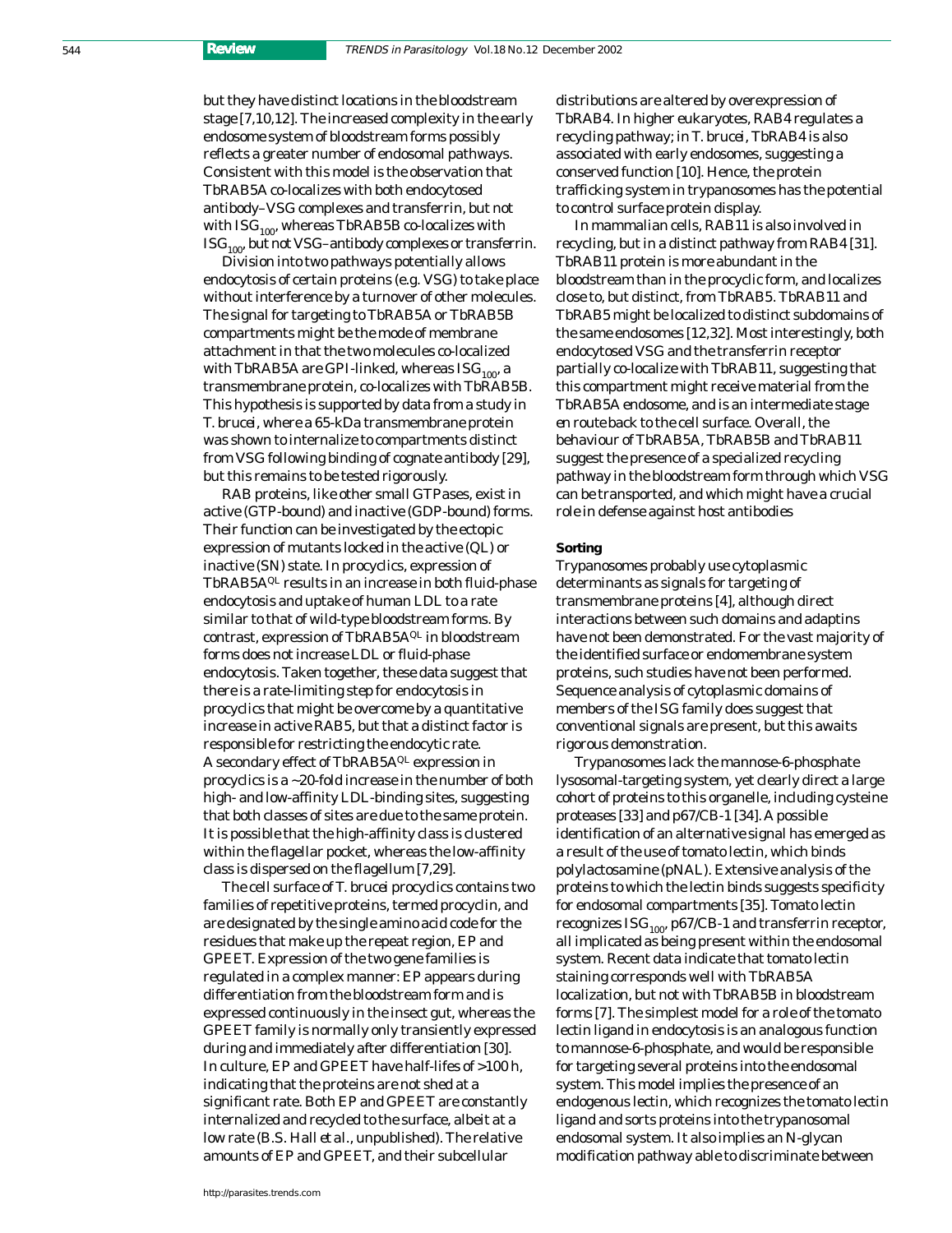lysosomal and non-lysosomal proteins. However, for some tomato lectin-reactive proteins, such a system appears unnecessary *sensu stricto* because, for example, p67/CB-1 is accurately targeted to the lysosome in procyclics, which do not contain proteins with complex class *N*-glycans.

Clearly, both the lipid rafts and lectin systems are provocative new developments in kinetoplastid endocytosis, but substantial further work is required to fully understand the importance and precise nature of these processes within the overall membrane transport systems of these organisms.

p67/CB1 was originally identified with a monoclonal antibody raised against fractions from *T. brucei* enriched for terminal β-galactosides [36]. It is a Type I membrane glycoprotein with a large N-terminal domain, a single transmembrane pass and a short 24-amino acid cytoplasmic domain [37]. The protein is an excellent marker for the lysosomal compartment in that it appears to be restricted to this structure at a steady state. p67 is extensively glycosylated, and the degree of glycosylation, the topology and the lysosomal

#### **The lysosome**

M.C.F.'s laboratory is supported by the Wellcome Trust and the BHF, and M.C.'s laboratory by the Leverhulme and Wellcome Trusts and WHO. Much of the sequence data used in identifying and characterizing homologues of proteins involved in trypanosomatid endocytosis, and discussed here, were obtained from the Sanger Institute and The Institute for Genomic Research Trypanosoma brucei genome projects, and this is gratefully acknowledged.

**Acknowledgements**

localization suggest that p67 is possibly a LAMP paralogue. In mammalian lysosomes, LAMP glycoproteins constitute ~50% of the protein mass and are highly glycosylated [38]. p67 is expressed in both bloodstream and procyclic forms and, in both stages, the protein is cleaved into several distinct fragments; the role of this controlled proteolysis is not clear.

#### **References**

- 1 Morgan, G.W. *et al.* The endocytic apparatus of the kinetoplastida Part I: a dynamic system for nutrition and evasion of host defences. *Trends Parasitol.* (in press)
- 2 Lee, M.G. *et al.*(1990) Characterization of a cDNA encoding a cysteine-rich cell surface protein located in the flagellar pocket of the protozoan *Trypanosoma brucei. Mol. Cell. Biol.* 10, 4506–4517
- 3 Zheng, B. *et al.* (1999) Inactivation of the gene encoding the flagellar pocket protein, CRAM, in African trypanosomes. *Mol. Biochem. Parasitol.* 100, 235–242
- 4 Liu, J. *et al.* (2000) Receptor-mediated endocytosis in the procyclic form of *Trypanosoma brucei. J. Biol. Chem.* 275, 12032–12040
- 5 Nolan, D.P. *et al.* (2000) Characterization of a novel alanine-rich protein located in surface microdomains in *Trypanosoma brucei. J. Biol. Chem.* 275, 4072–4080
- 6 Nolan, D.P. *et al.* (1997) Characterization of a novel, stage-specific, invariant surface protein in *Trypanosoma brucei* containing an internal, serine-rich, repetitive motif. *J. Biol. Chem.* 272, 29212–29221
- 7 Pal, A. *et al.* (2002) Differential endocytic functions of *Trypanosoma brucei* Rab5 isoforms reveal a GPI-specific endosomal pathway. *J. Biol. Chem.* 277, 9529–9539
- 8 Bangs, J.D. *et al.*(1993) Molecular cloning and cellular localization of a BiPhomologue in *Trypanosoma brucei*. Divergent ER retention signals in a lower eukaryote. *J. Cell Sci.*105, 1101–1113
- 9 Field, H. and Field, M.C. (1997) Tandem duplication of rab genes followed by sequence divergence and acquisition of distinct functions in *Trypanosoma brucei. J. Biol. Chem.* 272, 10498–10505
- 10 Field, H. *et al.* (1998) Complexity of trypanosomatid endocytosis pathways revealed by Rab4 and Rab5 isoforms in *Trypanosoma brucei. J. Biol. Chem.* 273, 32102–32110
- 11 Field, H. *et al.* (2000) Cell-cycle and developmental regulation of TbRAB31 localisation, a GTP-locked Rab protein from *Trypanosoma brucei. Mol. Biochem. Parasitol.* 106, 21–35
- 12 Jeffries, T.R. *et al.* (2001) A developmentally regulated rab11 homologue in *Trypanosoma brucei* is involved in recycling processes. *J. Cell Sci.* 114, 2617–2626
- 13 Morgan, G.W. *et al.* (2001) Developmental and morphological regulation of clathrin mediated endocytosis in *Trypanosoma brucei. J. Cell Sci.* 114, 2605–2615
- 14 ter Haar, E. *et al.* (2000) Peptide-in-groove interactions link target proteins to the beta-propeller of clathrin. *Proc. Natl. Acad. Sci. U. S. A.* 97, 1096–1100
- 15Ybe, J.A. *et al.* (1998) Clathrin self-assembly is regulated by three light -chain residues controlling the formation of critical salt bridges. *EMBO J.* 18, 1297–1303
- 16 Hirst, J. *et al.* (1999) Characterization of a fourth adaptor-related protein complex. *Mol. Biol. Cell* 10, 2787–2802

The p67 forms in bloodstream stages are larger than in procyclics, due to stage-dependent differences in glycosylation. There is some evidence in bloodstream forms that lysosomal routing of p67 might occur via the flagellar pocket because a proportion of p67 molecules are accessible to surface-labelling reagents [37,39].

#### **Conclusions**

Many pathways are now known to be present within the trypanosome endocytic system, several of which have now been defined with molecular markers, but much remains to be discovered. New proteins are being described that appear to be trypanosomespecific components of the endosomal system, and insights from the genome projects are providing a new strategy for understanding these systems. The fundamental mechanisms of endocytosis appear to be conserved, albeit with some changes in emphasis reflecting the specialized requirements for parasitism. Excellent examples of these requirements include seclusion of some receptors within the flagellar pocket, the high rate of endocytosis in the bloodstream form of *T. brucei* and a possible GPI-specific endosomal pathway. A deeper understanding of the protein networks that control trypanosomatid endocytosis are likely to be forthcoming as the impact of the genome projects, coupled with postgenomic technologies such as RNA interference and proteomics, are fully appreciated and exploited. This past decade has been highly illuminating, and the next five years promise to be even more exciting.

- 17 Danino, D. and Hinshaw, J.E. (2001) Dynamin family of mechanoenzymes. *Curr. Opin. Cell Biol.* 13, 454–460
- 18 Baggett, J.J. and Wendland, B. (2001) Clathrin function in yeast endocytosis. *Traffic* 2, 297–302
- 19 Weise, F. *et al.* (2000) Distribution of GPI-anchored proteins in the protozoan parasite Leishmania, based on an improved ultrastructural description using high- pressure frozen cells. *J. Cell Sci.* 113, 4587–4603
- 20 Maier, A.G. *et al.*(2001) The coatomer of *Trypanosoma brucei.Mol. Biochem. Parasitol.*115, 55–61
- 21 Beron, W. *et al.* (2001) Recruitment of coat-protein-complex proteins on to phagosomal membranes is regulated by a brefeldin A-sensitive ADP-ribosylation factor. *Biochem. J.* 355, 409–415
- 22 Nichols, B.J. and Lippincott-Schwartz, J. (2001) Endocytosis without clathrin coats. *Trends Cell Biol.* 11, 406–412
- 23 Keller, G.A. (1992) Endocytosis of glycophospholipid-anchored and transmembrane forms of CD4 by different endocytic pathways. *EMBO J.* 11, 863–874
- 24 Denny, P.W. *et al.* (2001) GPI-anchored proteins and glycoconjugates segregate into lipid rafts in Kinetoplastida. *FEBS Lett.* 491, 148–153
- 25 Kabouridis, P.S. *et al.* (2000) Cholesterol depletion disrupts lipid rafts and modulates the activity of multiple signaling pathways in T lymphocytes. *Eur. J. Immunol.* 30, 954–963
- 26 Leal, S.T. *et al.* (2000) *Trypanosoma cruzi*: cloning and characterization of a RAB7 gene. *Exp. Parasitol.* 96, 23–31